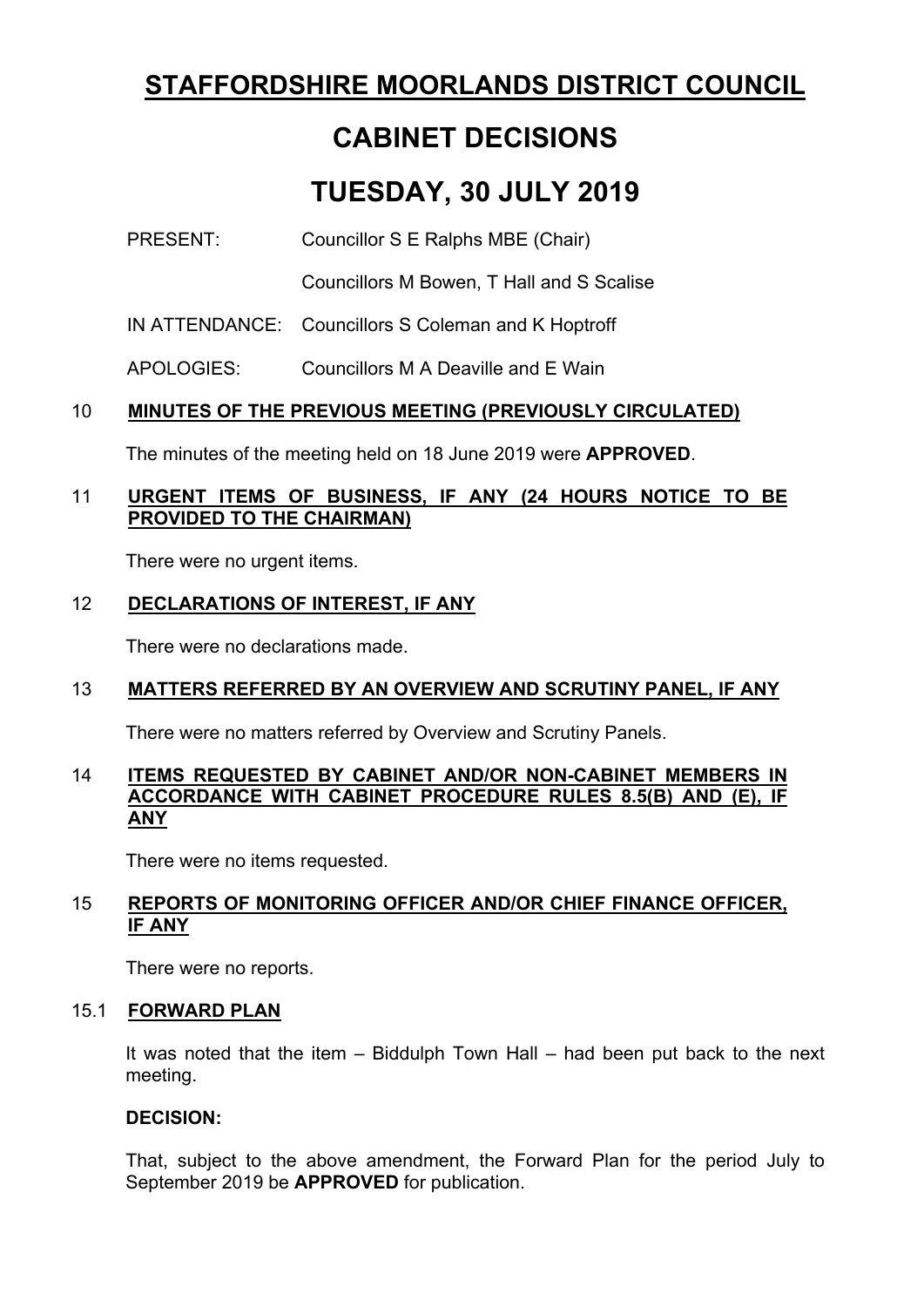#### 15.2 **FOURTH QUARTER FINANCIAL, PROCUREMENT AND PERFORMANCE REVIEW 2018/19**

The purpose of this report was to inform members of the Council's overall financial, procurement and performance position for the period ending 31 March 2019 ("Fourth Quarter 2018/19"). The report was considered by the Resources Overview and Scrutiny Panel on 24 July 2019. The position was summarised as follows:-

| <b>Subject</b> | <b>Headline</b>                                                                                                                                                                                                                                                                                                                                                                                                                                                                                                                                                                                                                                                                                                                                                                                                                                                                                                                                                                                                                                                                                                                                                                                                                                                                                                                                                                                                                                                                                                                                                                                                                                                                                                                                                                                                                                                             | <b>Reference</b> |
|----------------|-----------------------------------------------------------------------------------------------------------------------------------------------------------------------------------------------------------------------------------------------------------------------------------------------------------------------------------------------------------------------------------------------------------------------------------------------------------------------------------------------------------------------------------------------------------------------------------------------------------------------------------------------------------------------------------------------------------------------------------------------------------------------------------------------------------------------------------------------------------------------------------------------------------------------------------------------------------------------------------------------------------------------------------------------------------------------------------------------------------------------------------------------------------------------------------------------------------------------------------------------------------------------------------------------------------------------------------------------------------------------------------------------------------------------------------------------------------------------------------------------------------------------------------------------------------------------------------------------------------------------------------------------------------------------------------------------------------------------------------------------------------------------------------------------------------------------------------------------------------------------------|------------------|
| Finance        | The headlines for the Fourth Quarter were:<br>Performance against Budget<br>At the Quarter Four stage the General Fund provisional<br>outturn for 2018/19 was an underspend of £777,487.<br><b>Efficiency Programme</b><br>The overall efficiency target for 2018/19 was £830,000.<br>There was a shortfall of £422,973 against target which had<br>been offset in the year by the overall General Fund<br>underspend without the need to use the Council's<br>earmarked efficiency programme reserve. The Efficiency<br>Programme was reprofiled when setting the Budget & MTFP<br>in February.<br><b>Capital Programme</b><br>The revised Capital Programme budget for 2018/19 was set<br>at £3.59 million as part of the MTFP presented in February<br>2019. The provisional outturn was £2.23 million which<br>represented an underspend of £1.36 million. Of this<br>£0.77 million related to reprofiling of spend on vehicle and<br>plant acquisitions and £0.34 million to an underspend against<br>the provision for Disabled Facility Grants.<br><b>Treasury Management</b><br>Cash investments held at 31st March 2019 totalled £7.6<br>million. The Ascent loan and debenture currently stood at<br>£19 million.<br>Council borrowing at 31 March 2019 totalled £11 million<br>(related to the Ascent loan)<br>The Council's net interest receipts were £59,851 above<br>budget.<br><b>Revenue Collection</b><br>98.66% of Council Tax was collected by 31 March 2019<br>(98% target exceeded), compared to 98.60% for the same<br>period last year.<br>99.13% of Business Rates was collected by 31 March 2019<br>(98.1% target exceeded) compared with 98.54% for the<br>same period last year.<br>At the end of Quarter Four debt that was over 60 days old<br>was £70,434 which compared with £110,423 at 31st March<br>2018 (5% reduction target exceeded). | Appendix<br>A    |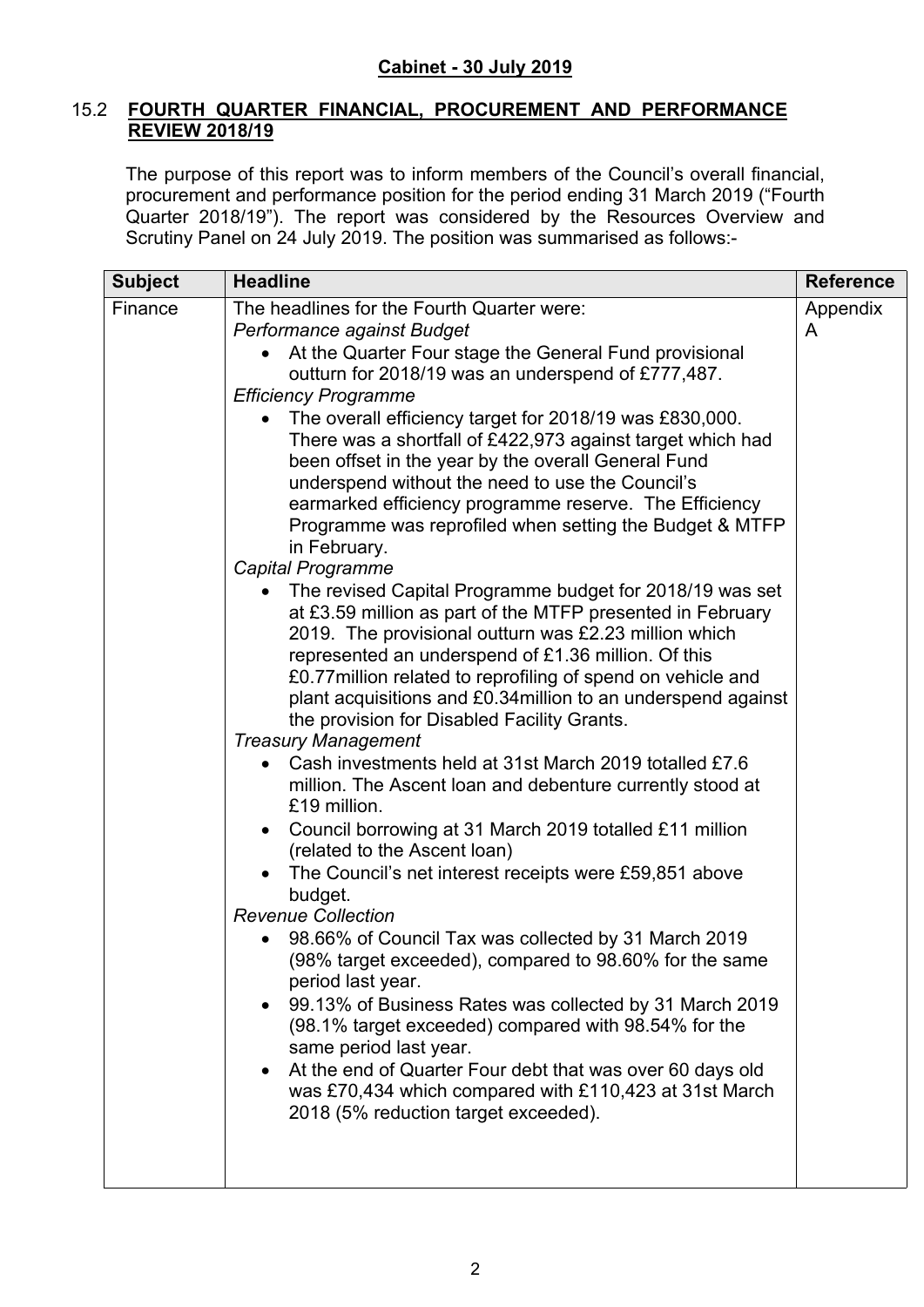## **Cabinet - 30 July 2019**

| <b>Subject</b>  | <b>Headline</b>                                                                                                                                                                                                                                                                                                                                                                                                                                                                                                                                                                        | <b>Reference</b> |
|-----------------|----------------------------------------------------------------------------------------------------------------------------------------------------------------------------------------------------------------------------------------------------------------------------------------------------------------------------------------------------------------------------------------------------------------------------------------------------------------------------------------------------------------------------------------------------------------------------------------|------------------|
| Procuremen      | The headlines for the Fourth Quarter were:<br>15 procurement activities were completed<br>The Procurement forward plan included 61 procurement<br>activities for completion in 2019/20 (either SMDC only or<br>joint)<br>• At the 31st March 2019, 64% of procurement activity<br>undertaken was on the forward plan and the Council paid<br>92% of its invoices within 30 days during the year                                                                                                                                                                                        | Appendix<br>B    |
| Performanc<br>e | The headlines for the Fourth Quarter were:<br>79% of the key performance indicators met target<br>$\bullet$<br>(performance had improved from last year in respect of<br>45% of the indicators)<br>Of the 25 Priority Actions within the Corporate Plan, six<br>$\bullet$<br>were complete, two were still to commence, three were<br>rated amber, one rated red the remainder being classified<br>as 'Green'; and<br>The Council received 98 complaints, 184 comments and 82<br>$\bullet$<br>compliments in the Fourth Quarter. Repeat complaints and<br>response times both on track | Appendix<br>С    |

Detailed analysis was contained in the appendices.

## **DECISION**:

- That the Fourth Quarter 2018/19 financial, procurement and performance position detailed in Appendices A, B and C and summarised at 3.3 of the covering report be **NOTED**.
- That the allocation of the surplus on the General Fund Revenue Account be transferred to reserves as explained in Appendix A (paragraph 2.9) be **APPROVED**.
- That the proposals to carry forward unspent capital budget as set out in Appendix A (paragraph 5.6) be **APPROVED**.

#### 16 **HOMELESSNESS UPDATE REPORT**

The report gave members an update following the first year of the Homelessness Reduction Act 2017, with information relating to implementation and homelessness applications made during 2018/19.

The Council was now in a position to step in at an early stage and was often able to resolve matters, thus avoiding people becoming homeless.

Options considered:

The report was for information only and there were no options considered.

## **DECISION:**

That the report be **NOTED**.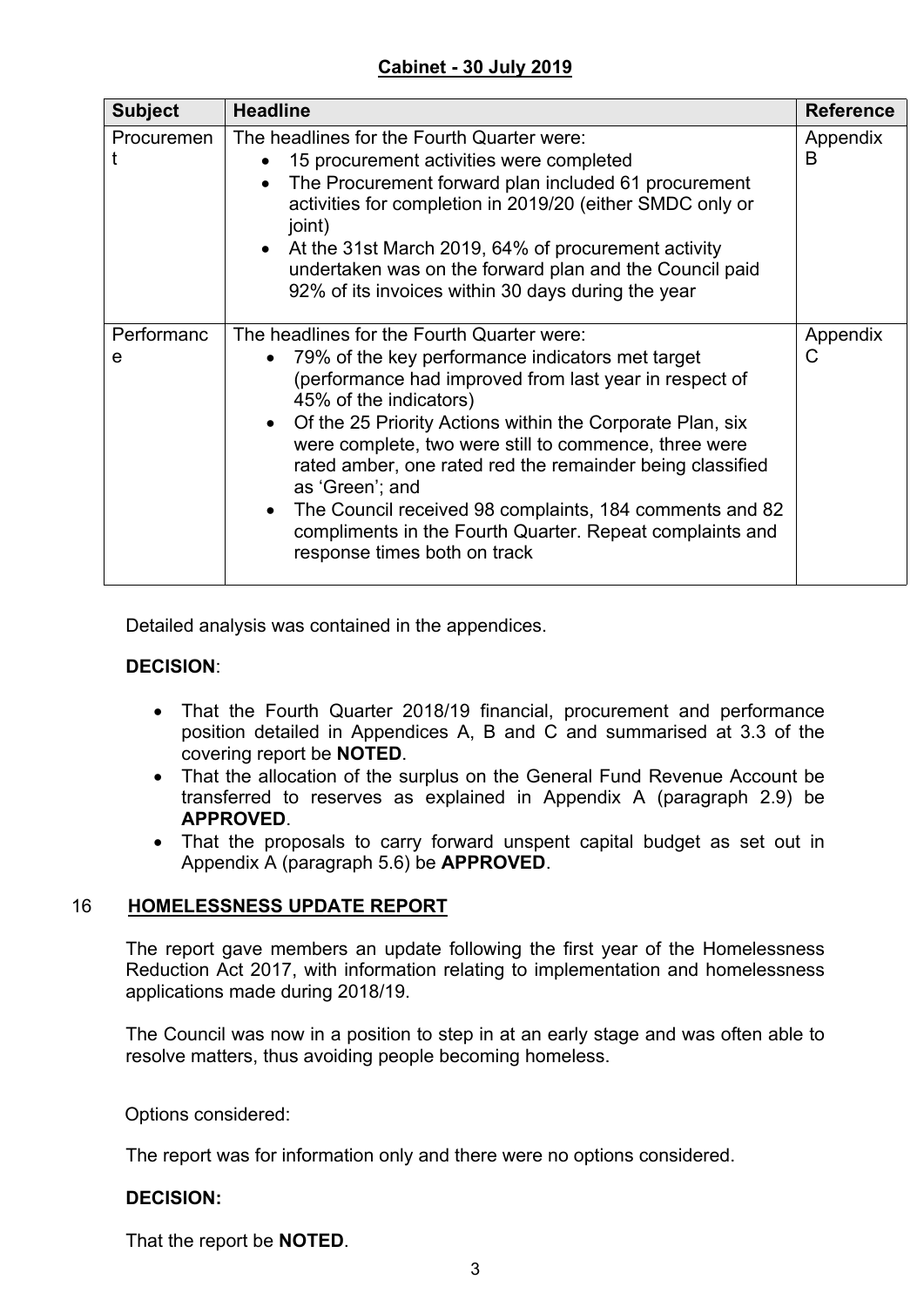## 16.1 **DECLARATION OF AIR QUALITY MANAGEMENT AREAS**

In line with the requirements of the Environment Act 1995, the report made recommendations to ensure that the Council met its legal duty in relation to the declaration of Air Quality Management Areas (AQMA's).

It had been found necessary to declare two AQMA's encompassing the roads and properties in Ball Haye Street/Broad Street, Leek and Leek Road, Cellarhead.

Options considered:

#### AQMA 1 – Leek

- 1. The AQMA be restricted to the properties confirmed as exceeding AQ objectives (based only on directly collected data);
- 2. The proposed AQMA shown in Fig. 1 within the report;
- 3. The AQMA shown in Fig. 1 but the area of the contour is widened by a further 5m.

AQMA 2 – Cellarhead

- 1. The AQMA be restricted to the properties confirmed as exceeding AQ objectives (based only on directly collected data);
- 2. The proposed AQMA shown in Fig. 2 within the report.

#### **DECISION:**

- 1. That Cabinet **MADE AN ORDER** under Section 83 of the Environment Act 1995 declaring AQMA's in the form appended to the report;
- 2. That Cabinet **AGREED** to declare AQMA's on the basis of Option 2 for Leek and Option 2 for Cellarhead;
- 3. That the Community Overview and Scrutiny Panel be requested to consider the contents of the Air Quality Action Plans for both AQMA's.

#### 17 **EXCLUSION OF THE PRESS AND PUBLIC**

RESOLVED - That, pursuant to Section 100A(2) and (4) of the Local Government Act, 1972, the public be excluded from the meeting in view of the nature of the business to be transacted or the nature of the proceedings whereby it is likely that confidential information as defined in Section 100A (3) of the Act would be disclosed to the public in breach of the obligation of confidence or exempt information as defined in Section 100 I (1) of Part 1 of Schedule 12A of the Act would be disclosed to the public by virtue of the Paragraphs indicated.

#### 18 **ENVIRONMENT**

#### 18.1 **SUPPORTING THE COUNCIL'S LEGAL DUTIES UNDER THE ENVIRONMENTAL PERMITTING REGULATIONS 2010**